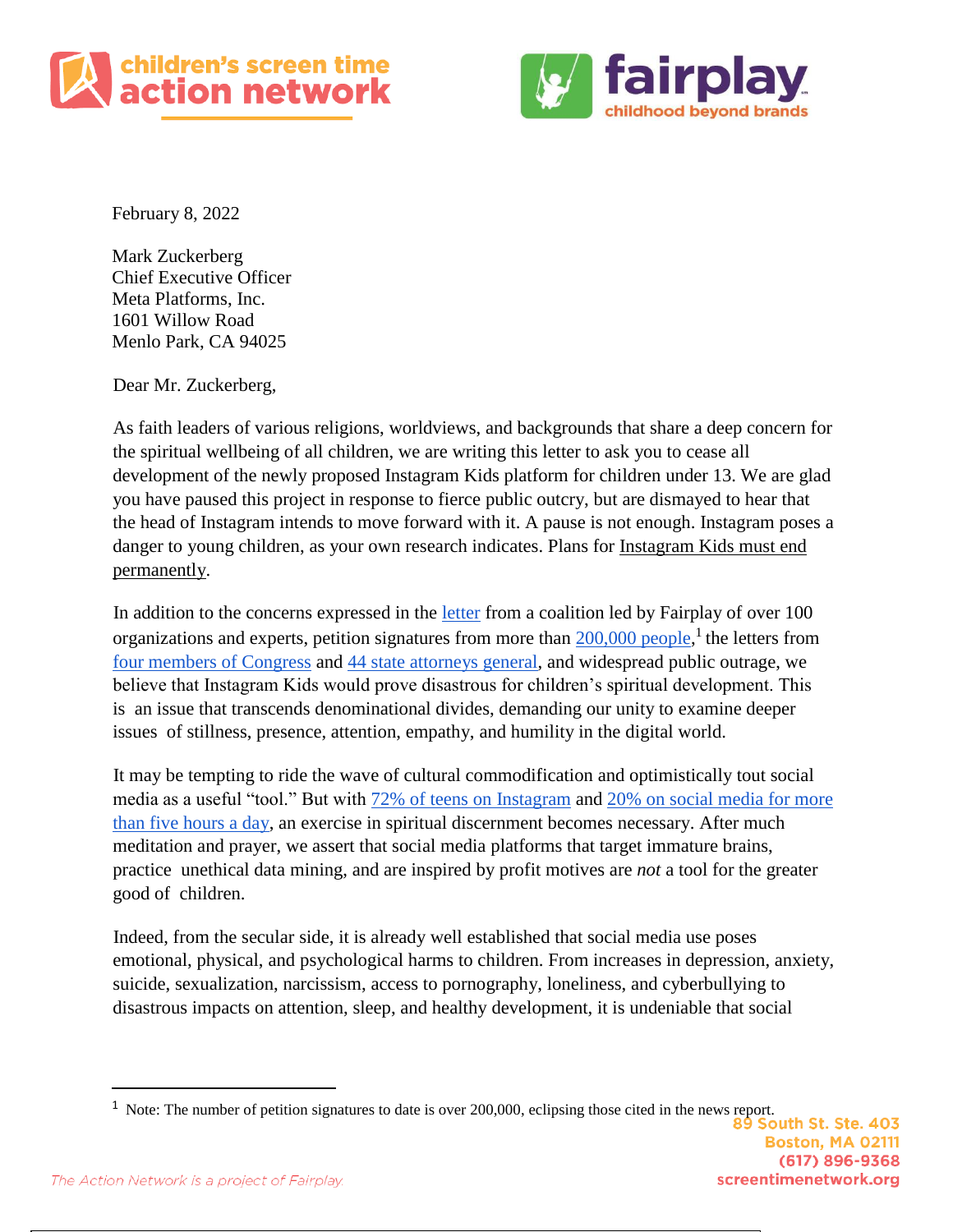media is irrevocably altering the landscape of childhood.<sup>2</sup> Despite publicly downplaying the issue, Facebook's own research – as revealed by the [Wall Street Journal's Facebook Files a](https://www.wsj.com/articles/the-facebook-files-11631713039)nd the recent [testimony of Frances Haugen –](https://techcrunch.com/2021/10/05/facebook-whistleblower-frances-haugen-testifies-before-the-senate/?guccounter=1&guce_referrer=aHR0cHM6Ly93d3cuZ29vZ2xlLmNvbS8&guce_referrer_sig=AQAAAMz0CCSjqgxJzDrV63EnYb9LUXnss5Zh1BjMgL9hRYd9k8NAs6KU8ulB7fhP10RA_PvwTV7OfKimdHzON8ylUwOUD3CLUy9B6hQclrkXaX_Xz873SxPBGK1Z117cnltCp87zDSE0Y2irx5lJIXdULpfbMLlJyvZMxPzjlcPtLCgk) proves Instagram's disastrous effects on youth mental health. In one 2019 presentation, Facebook even admitted that "we make body image issues [worse for one in three teen girls."](https://www.wsj.com/articles/facebook-knows-instagram-is-toxic-for-teen-girls-company-documents-show-11631620739?mod=hp_lead_pos7) As we are instructed to *know any tree by its fruits* (Luke 6:44) and to expect that "the work of righteousness shall be peace" (Isaiah 32:17), these profound effects should immediately serve as a warning.

However, as "there are many signs in the heavens and the earth that they pass by and give no heed to" (Qur'an 12:105), we know that further examination of specific spiritual consequences of social media is needed. We have identified significant adverse impacts, outlined below, that directly influence our missions to serve families and promote their spiritual health, in turn affecting their total wellbeing and the welfare of our communities.

Primarily, the social media struggle is one against presence, attention, and stillness. Amidst Lao Tzu's proclamation that "In stillness all under heaven rests"<sup>3</sup> (Ch. 37) and the Psalms' beloved "Be still and know" (46:10), countless faith communities emphasize the importance of time spent without distraction. Be it Sabbath, silence, yoga, meditation, or prayer, these moments of reflection offer us a path to something deeper, serving as our foundation for love of a higher power and love of neighbor. Social media – with its intentionally addictive algorithms, incessant communication systems, and mass commodification of attention – explicitly counteracts these values. As the Sufi poet Rumi wrote, "silence is the language of god, all else is poor translation."<sup>4</sup> Mother Teresa, too, proclaimed that "We need to find God and He cannot be found in noise and restlessness. See how nature, the trees, the grass grow in perfect silence – see the stars, the moon and sun, how they move in silence…"5Children, with growing minds and bodies, need this time for reflection, unprompted encounters, and mindful, attentive play. If not now, then when?

We believe, too, that this essential childhood play is enhanced when experienced outdoors. Countless saints and seers have described the natural world as a place where the Divine speaks – a locus where we humbly recognize our smallness, our interconnection with the world, and our loving responsibility toward other forms of life. And unfortunately, when children devote hours to impersonal, impassive screens, they miss out on the joy of this natural awe and wonder. Catholic Priest Ivan Illich speaks to the effect: "The novice to the sacred liturgy and to mental

4 "Quotes by Maulana Rumi." *Sufinama*. Rekhta Foundation. Retrieved from https://www.sufinama.org/quotes/silence-is-the-language-of-god-maulana-rumi-quote.

<sup>&</sup>lt;sup>2</sup> Fairplay. Letter to Mark Zuckerberg: Instagram for Kids. 15 April 2021. Retrieved from https://fairplayforkids.org/wp-content/uploads/2021/04/instagram\_letter.pdf.

<sup>&</sup>lt;sup>3</sup> Lao Tzu. *Tao Te Ching: A Book About the Way and the Power of the Way*. Translated by Ursula K Le Guin, Shambhala, 1998. Retrieved from http://www.sfhunyuan.com/images/TAO\_TE\_CHING\_-\_LE\_GUIN\_edition.pdf.

<sup>5</sup> Mother Teresa of Calcutta. *In the Silence of the Heart,* comp. Kathryn Spink. SPCK, 1989, p 19.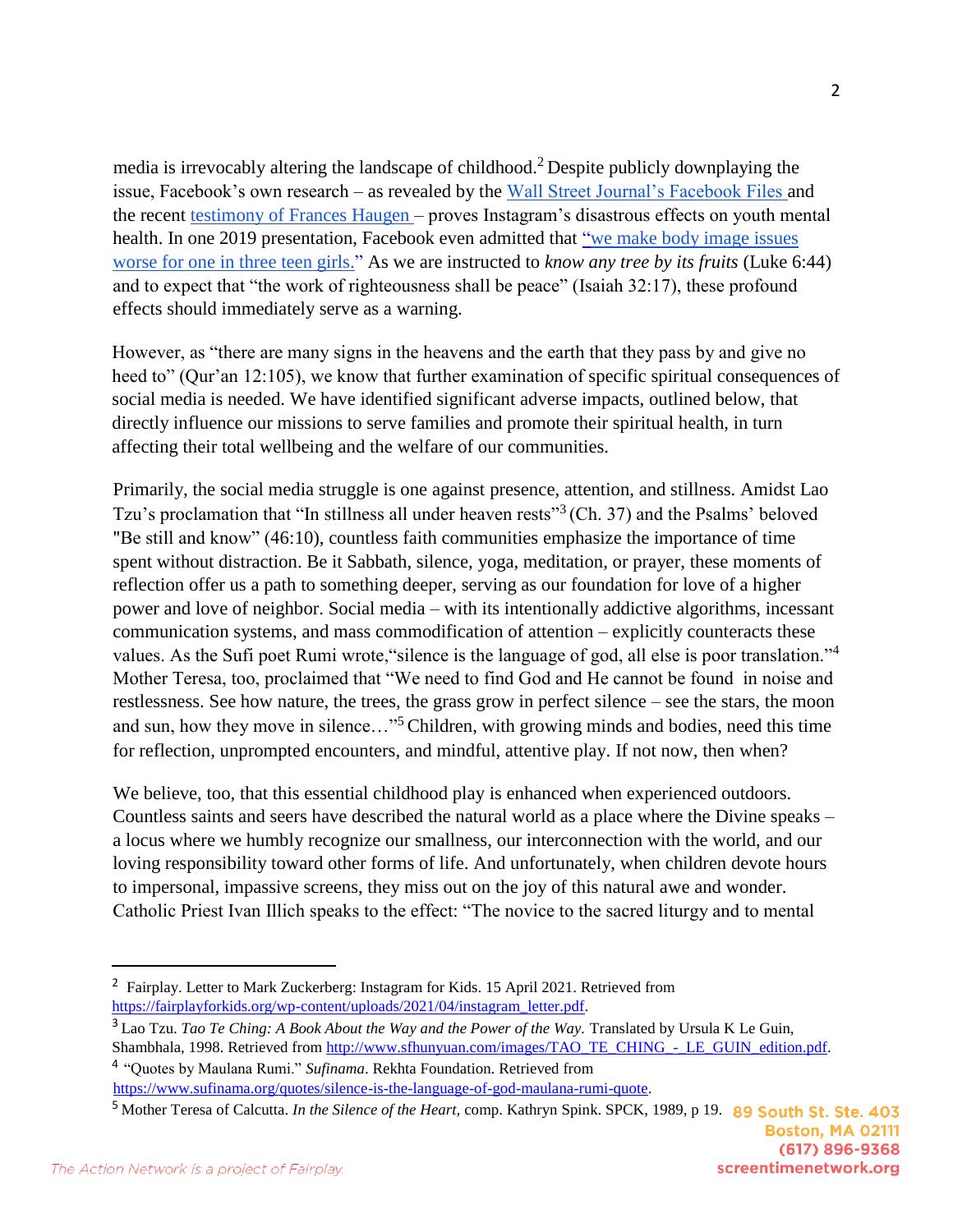prayer has a historically new task. He is largely removed from those things – water, sunlight, soil, and weather – that were made to speak of God's presence."<sup>6</sup> Amin Aaser, practicing Muslim and founder of Noor Kids, echoes this sentiment: "Through getting outdoors, through reflection, we are hopefully able to build a stronger relationship with God. No doubt – if you are playing Angry Birds on your phone – you're not doing that."

In addition, social media use undermines the sort of unitive consciousness and empathetic understanding that spiritual paths promote. Algorithms shuffle users into boxes and ideological echo chambers, inflaming a harmful "us vs. them" mentality that is incompatible with selfless love. In *Fratelli Tutti*, Pope Francis remarks that online, "Even as individuals maintain their comfortable consumerist isolation, they can choose a form of constant and febrile bonding that encourages remarkable hostility, insults, abuse, defamation and verbal violence destructive of others"  $(44)$ .<sup>8</sup> When juxtaposed against the words of the Upanishads – "he who sees all beings in his Self and his Self in all beings, he never suffers; because when he sees all creatures within his true Self, then jealousy, grief and hatred vanish (*Isa Upanishad,*  35)"<sup>9</sup> –the discordance of these two experiences is stark. Children should not be taught to place people into categories, fighting outrage with outrage online. The path to peace is through patient dialogue, attentive listening, and intentional understanding –ideally in person.

Furthermore, Instagram culture is one of constant comparison, an image-based quest to measure up and shine beyond one's peers. This artificial stage keeps us at the level of our false self, inflaming ego, *nafs*, or stoking envy. Here, the Islamic emphasis on the dangers of *Hasad* <sup>10</sup> (jealousy) echo the founder of the Bahá'í Faith, Bahá'u'lláh: "Jealousy consumeth the body and anger doth burn the liver: avoid these two as you would a lion."<sup>11</sup> In addition, this culture of digital comparison is inextricably tied up with materialistic, consumptive values. Children, through repetitive exposure to online advertisements and influencers' images of wealth, beauty,

```
http://debate.uvm.edu/asnider/Ivan_Illich/1996_philo_arti_friends.PDF.
```
<sup>6</sup> Illich, Ivan. "Philosophy ... Artifacts ... Friendship." *Proceedings of the American Catholic Philosophical Association,* 70:59-77 (1996). Retrieved from

<sup>7</sup> Aaser, Crouch, and Shlain. "An Interfaith Conversation on Screen Time." Children's Screen Time Action Network. Fairplay, 22 July 2019. Online Seminar. Retrieved from https://screentimenetwork.org/resource/interfaith conversation-screen-time.

<sup>8</sup> Pope Francis. *Fratelli Tutti.* Dicastero per la Comunicazione - Libreria Editrice Vaticana, 2020. Retrieved from https://www.vatican.va/content/francesco/en/encyclicals/documents/papa-francesco\_20201003\_enciclica-fratelli tutti.html.

<sup>9</sup> *The Upanishads.* Translated by Swami Paramananda, The Vedanta Center, 1919. Retrieved from https://estudantedavedanta.net/The-Upanishads-Translated-by-Swami-Paramananda.pdf.

<sup>10</sup> "Beware of Jealousy." *Islaam.Net*, Radiant Drops Ltd, www.islaam.net/purification-of-the-soul/islamic manners/beware-of-jealousy-for-verily-it-destroys-good-deeds-the-way-fire-destroys-wood/?print=print.

<sup>11</sup> Bahá'u'lláh. *The Compilation of Compilations: Volume 1.* Compiled by Research Department of the Universal House of Justice, Mona Vale: Bahá'í Publications Australia, 1991, p. 460. Retrieved from https://bahai library.com/compilation\_compilations\_1.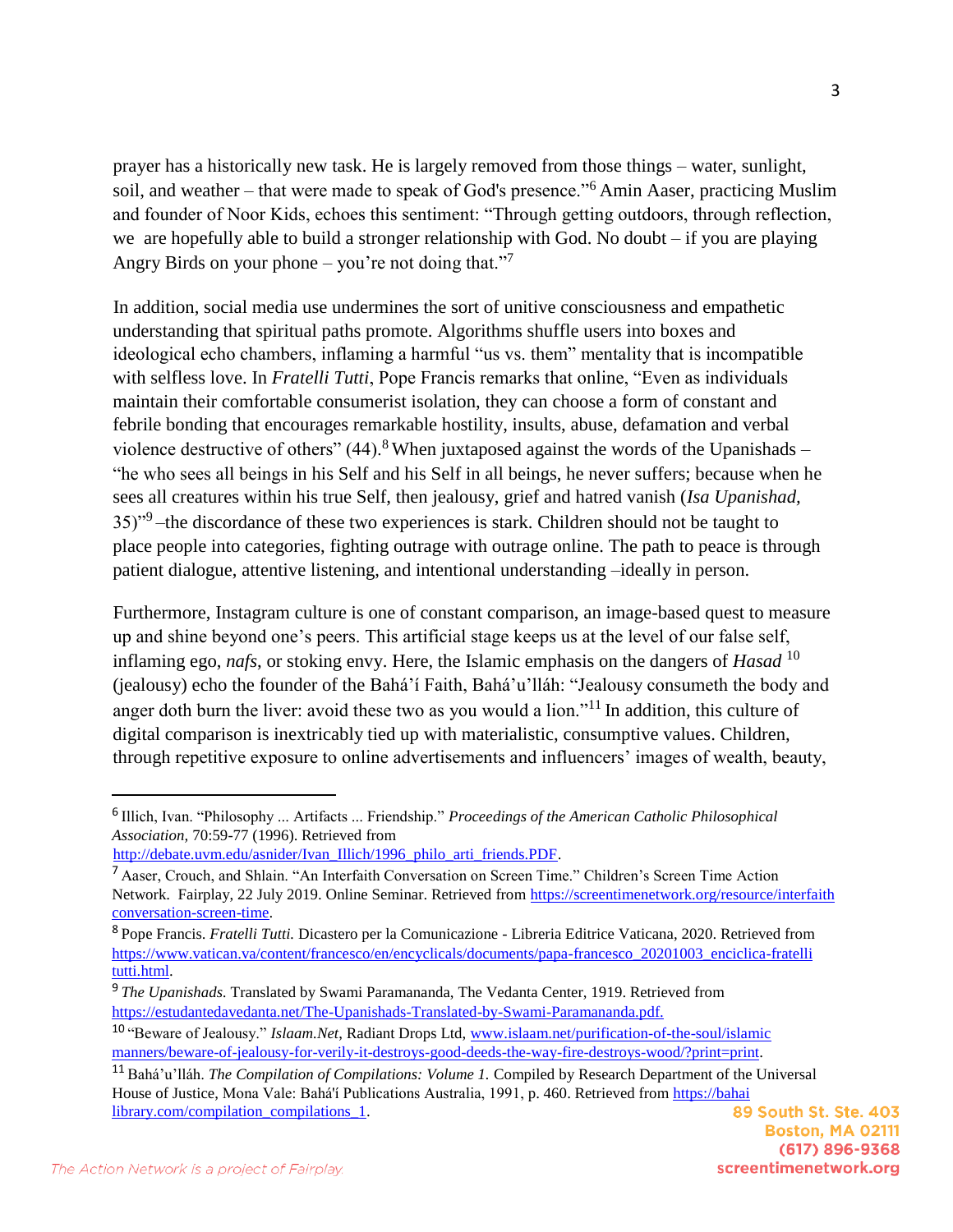and high fashion, will conflate this artificiality with "the good life." At eight years old, how will

a child discern between this alluring superficiality and deeper values of compassion, selflessness, vocation, and purpose? How will they ever believe that "life does not consist in an abundance of possessions" (Luke 12:15)?

Indeed, faith leaders are nearly universally unified in their efforts to emphasize internal validation over external validation. Countless religious traditions insist that *we are already enough as we are*—a radical, unprofitable assertion that actively counteracts consumeristic values. As Buddhist monk Thích Nhất Hạnh wrote, "If you crave acceptance and recognition and try to change yourself to fit what other people want you to be, you will suffer all your life. True happiness and true power lie in understanding yourself, accepting yourself, having confidence in yourself."<sup>12</sup> We believe that the more children internalize this truth, the less they will tend to chase trends of fast fashion, post about expensive vacations, or anxiously compare themselves to pictures of their friends.

Finally, since their inception, many faith traditions have recognized the need for distinct stages of spiritual development in childhood. Even the most ancient of religions taught that children could not immediately plunge into the complexity of adulthood; childhood is preserved as a sort of garden –even a desirable state of return (Matthew 18:3). Through such milestones or life cycle events as b'nai mitzvah, Native American vision quests, and religious quinceañeras, and through such concepts as Islam's three stages of life, Hinduism's 16 samskaras, and Christianity's distinct ages of accountability, our various religions work to preserve the innocence, holiness, and freedom of those precious years of childhood that precede adolescence – efforts that social platforms largely undermine.

Indeed, even psychology supports this assertion – in James Fowler's famous book *Stages of Faith*, he outlines the various phases in a child's spiritual development. From age 6-12, youth undergo the "Mythic-Literal Faith Stage" where "children's source of religious authority starts to expand past parents and trusted adults to others in their community like teachers and friends."<sup>13</sup> Here, the emphasis on *trusted* adults must be maintained. At this precious stage, children benefit from influences that have a vested interest in their wellbeing – addictive algorithms, selfabsorbed influencers, and advertisers that capitalize on insecurity clearly do not.

Overall, it is important to remember that we are not alone in these sentiments: for example, Muslims are [reducing smartphone use](https://www.sltrib.com/religion/2019/05/15/smartphone-is-weapon-mass/) during Ramadan, some Catholic schools are [banning](https://www.google.com/url?sa=D&q=https://www.catholicworldreport.com/2018/01/31/why-more-catholic-schools-are-looking-to-minimize-screen-time/&ust=1644349020000000&usg=AOvVaw0ciXxqTTmGsXu15ghjcBVZ&hl=en)  [screens](https://www.google.com/url?sa=D&q=https://www.catholicworldreport.com/2018/01/31/why-more-catholic-schools-are-looking-to-minimize-screen-time/&ust=1644349020000000&usg=AOvVaw0ciXxqTTmGsXu15ghjcBVZ&hl=en) as modes of education, monasteries are hosting [tech-mindfulness meditation sessions,](https://www.google.com/url?sa=D&q=https://www.npr.org/2018/07/07/625332469/many-look-to-buddhism-for-sanctuary-from-an-over-connected-world&ust=1644349020000000&usg=AOvVaw1K_oXr7nWXWlex1Tjd67BB&hl=en)

<sup>12</sup> Thích Nhất Hạnh. *The Art of Power.* HarperCollins Publishers, 2008.

<sup>13</sup> "Handout 1: Stages of Faith Development." *Unitarian Universalist Association,* Unitarian Universalist Association. Retrieved from https://www.uua.org/re/tapestry/youth/wholeness/workshop2/handout1-stages-faith development.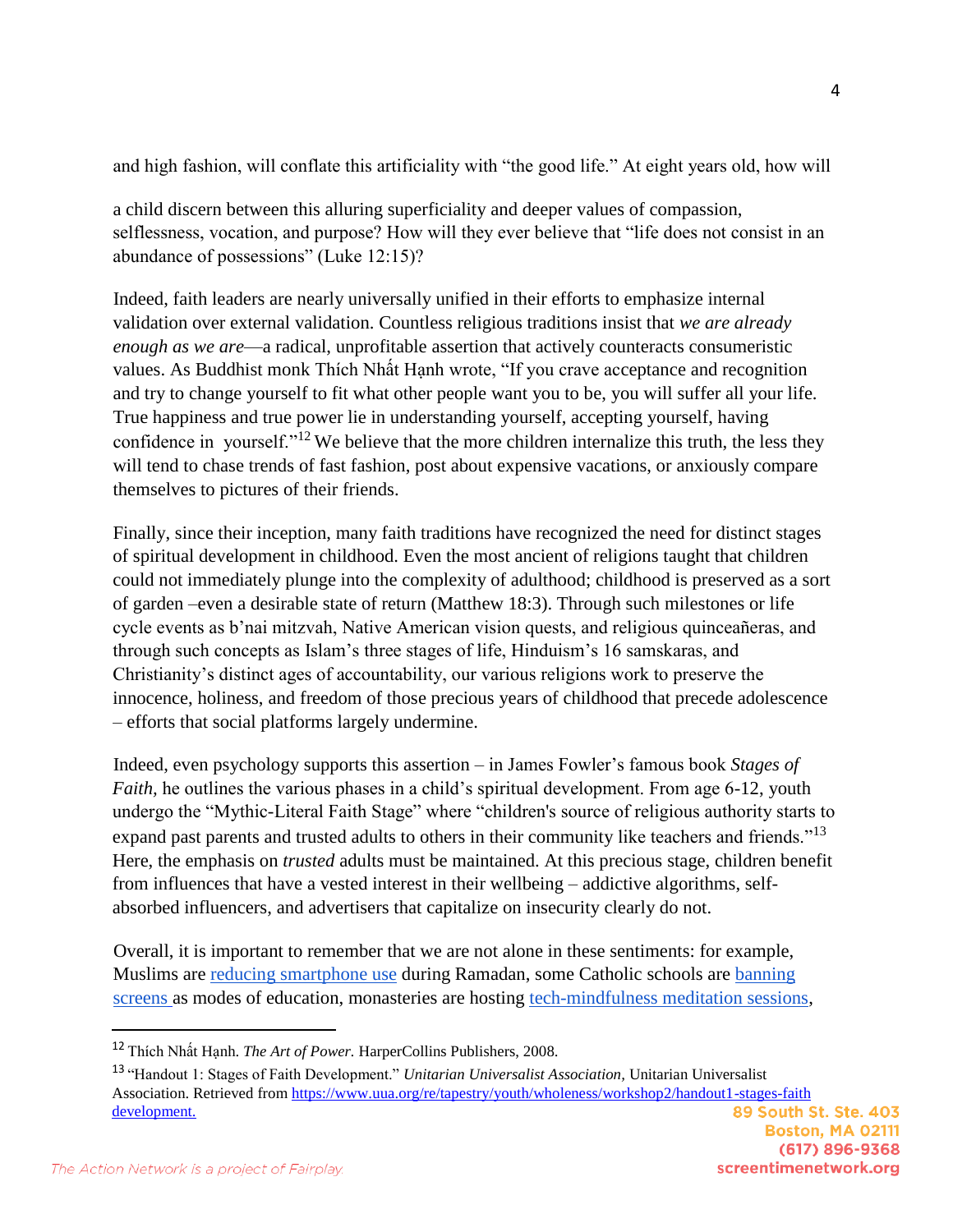Jewish families are practicing a screen-free [Tech Shabbat,](https://www.washingtonjewishweek.com/why-we-need-the-screen-free-chanukah-challenge-this-year/) and Pope Francis has officially warned the Church of the impacts of [screen time.](https://www.americamagazine.org/faith/2020/10/18/screen-time-officially-catholic-social-teaching-pope-francis-fratelli-tutti) It is undeniable that our spiritual apprehensions represent heartfelt beliefs common broadly to communities of faith and must be duly considered.

It is from this place of intense concern for the spiritual welfare of children that we respectfully ask you to permanently cancel plans for Instagram Kids. The app will serve as a catalytic gateway for young children to the already-documented problems adversely impacting teens, as well as a vast array of unforeseen issues as commercial culture further encroaches on the sanctity of childhood. We find it hopeful that you have already made efforts to bridge the gap between Silicon Valley and communities of faith – from rediscovering your own religious roots to meeting with [Pope Francis](https://www.theatlantic.com/technology/archive/2016/08/pope-francis-meets-with-mark-zuckberg/497819/) to listening to [local pastors in Waco,](https://wacotrib.com/news/facebook-s-mark-zuckerberg-meets-with-waco-pastors/article_6468f3f2-f8fe-5b8e-abc0-f3b6b76091a5.html) Texas, it is clear that you value

dialogue between the spiritual and secular worlds. As both a parent and someone who believes that religion is "very important,"<sup>14</sup> we humbly ask you to continue working with religious communities and heed our concerns, even when corporate outcomes may suffer as a result. For this cannot be a question of profit. All children and their families deserve to have a safe space to explore their spiritual selves, should they choose to do so. And childhood should be all movement, play, messiness, and wriggle – life-affirming against the sleek, flat, rapacious world of screens.

Take our word: children's wellbeing must come first. We ask that you make this "pause" permanent and definitively end Instagram Kids.

Sincerely,

 $\overline{a}$ 

Najiba Akbar, Muslim Chaplain, Tufts University Rev. Stacy Alan Priya Amaresh, Hindu Chaplain, Duke University John Bach, Quaker Chaplain, Harvard University Rabbi Tiferet Berenbaum Chaplain Kiki Burgdorf Rabbi Nadav Caine Dr. Kutter Callaway, Associate Professor of Theology and Culture, Fuller Theological Seminary Rev. Jason Chesnut Father Carl S. Chudy Rev. Newton Daddow

<sup>14</sup> Price, Rob. "Mark Zuckerberg says he's become 'more religious' after becoming a father in rare public discussion about faith: 'The last few years have been really humbling for me'." *Business Insider,* Insider Inc, Jan 31 2020. Retrieved from https://www.businessinsider.com/mark-zuckerberg-more-religious-fatherhood-facebook-issues 2020-1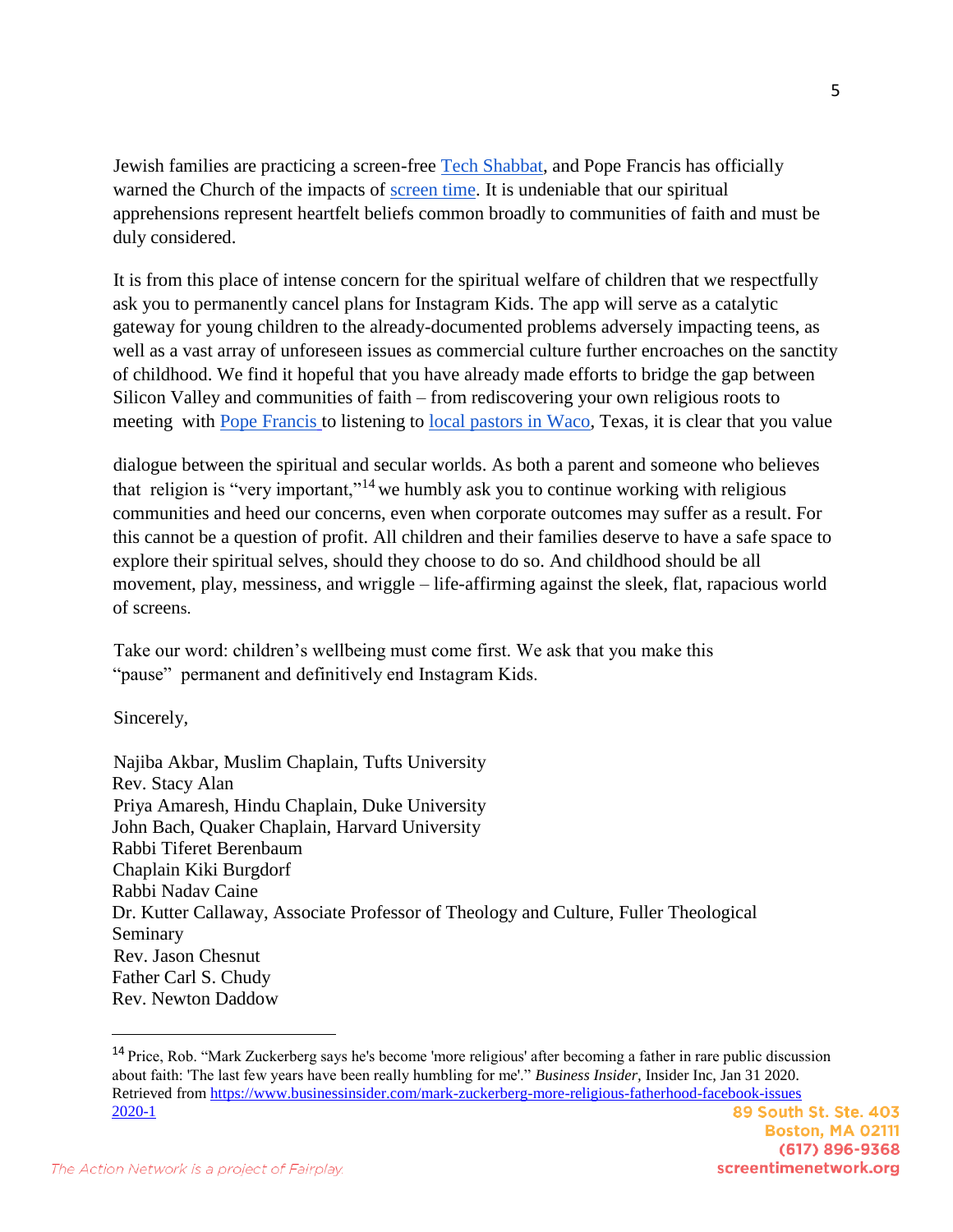Rev. Jerry Dehn Carol Droege, Family Ministry Director Rabbi Aderet Drucker, Executive Director, the Den Collective Nada El-Alami, MIT Muslim Chaplain Rev. Dr. Normandi Ellis Mandy Evans Ewing, Humanist Chaplain Rabbi Josh Feigelson, PhD Chris Felzmann, University Chaplain Rev. Patrick J. Fiorillo Rev. Dani Forbess Rev. Maureen Frescott Rabbi Lev Friedman Rabbi Shoshana Meira Friedman Rev. Dr. Victor Fuhrman Rev. Douglas W. Giles, MDiv., STS Subdeacon Tim Grace Rabbi Ilana Grinblat Rabbi Lizzi Heydemann, Founding Rabbi, Mishkan Chicago Rev. Amanda Highben, Duke University Lutheran Campus Pastor Rev. Natalie Hill, Protestant Chaplain Rabbi Rachel M. Isaacs Rabbi Margaret Jacobi Sheikh Faiyaz Jaffer Rabbi Ariana Katz Rev. Kate Kennedy Christopher M. Kenyon, University Chaplain Venerable Ani Rinchen Khandro Rev. Billy Kim, University Chaplain Rabbi Daniel Kirzane Rabbi Tracy Klirs Rev. Tim Kobler Bishop Larry Kochendorfer, Synod of Alberta & the Territories Rabbi Debra Kolodny Sangeetha Kowsik, Hindu Chaplain, NYU and Columbia Universities Fr Max Kramer Rev. Timothy Kuepfer Rev. Prof. Todd Jay Leonard Rabbi Aaron Levy Father Juan Pedro Maldonado Rev. Rob Mark, Lead Pastor of Church of the Covenant Rev. Rodger McDaniel Rev. Will McGarvey Rev. Kayla McKinsey Pastor Endri Misho Rev. Kathryn Muhlbaier Rev. Linda M. Rhinehart Neas